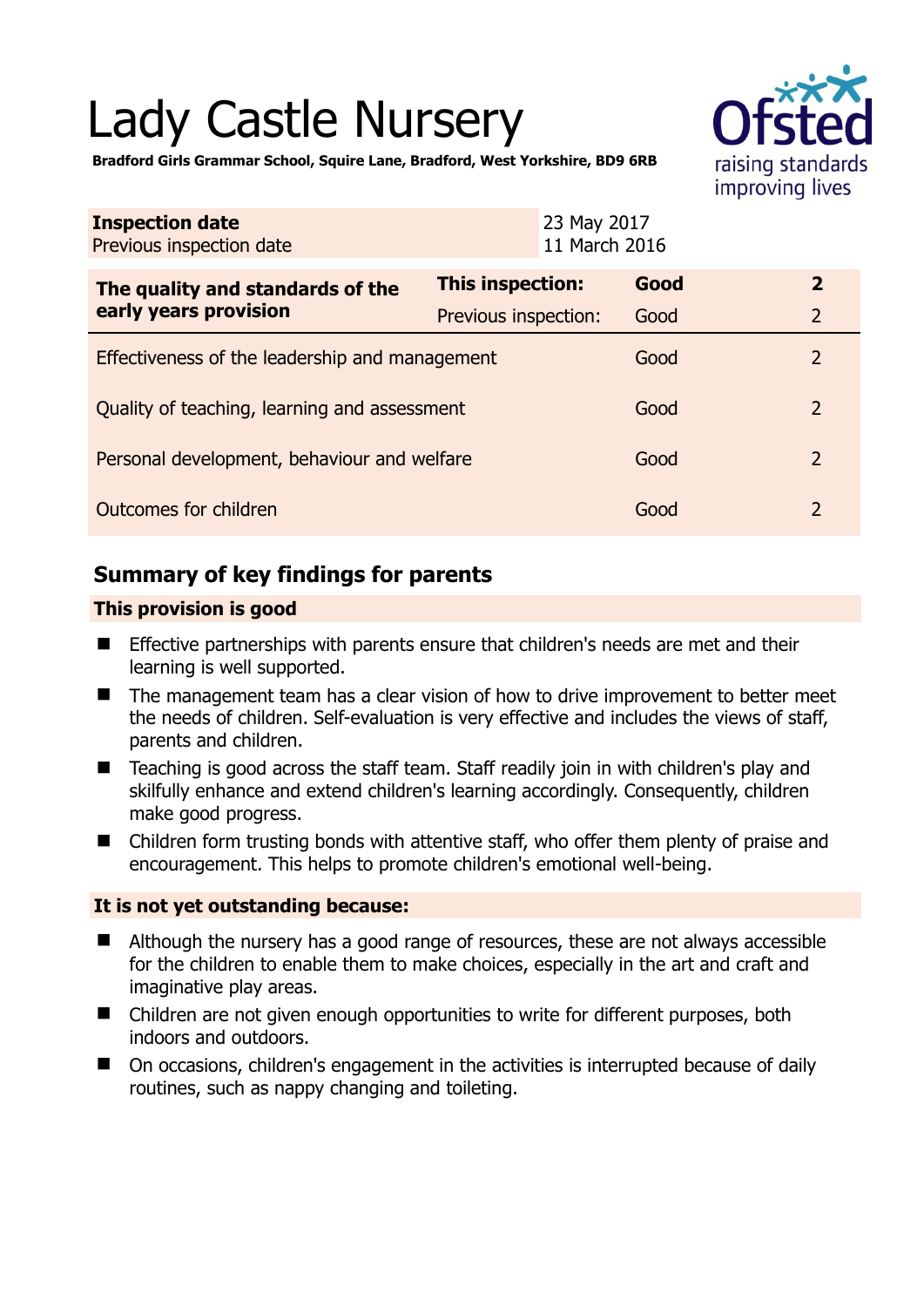## **What the setting needs to do to improve further**

#### **To further improve the quality of the early years provision the provider should:**

- make wider resources more accessible for children and enable them to make choices, explore and create
- $\blacksquare$  provide children with a range of opportunities to write for different purposes, both indoors and outdoors
- review daily routines so that children's focus and engagement in the activities are uninterrupted.

#### **Inspection activities**

- The inspector observed the quality of teaching during activities and assessed the impact this has on children's learning.
- The inspector spoke with staff and children during the inspection.
- The inspector completed a joint observation with the nursery manager.
- The inspector held a meeting with the nursery manager. She looked at relevant documentation and evidence of the suitability of adults in the nursery.
- The inspector spoke to a number of parents during the inspection and took account of their written views.

#### **Inspector**

Helene Terry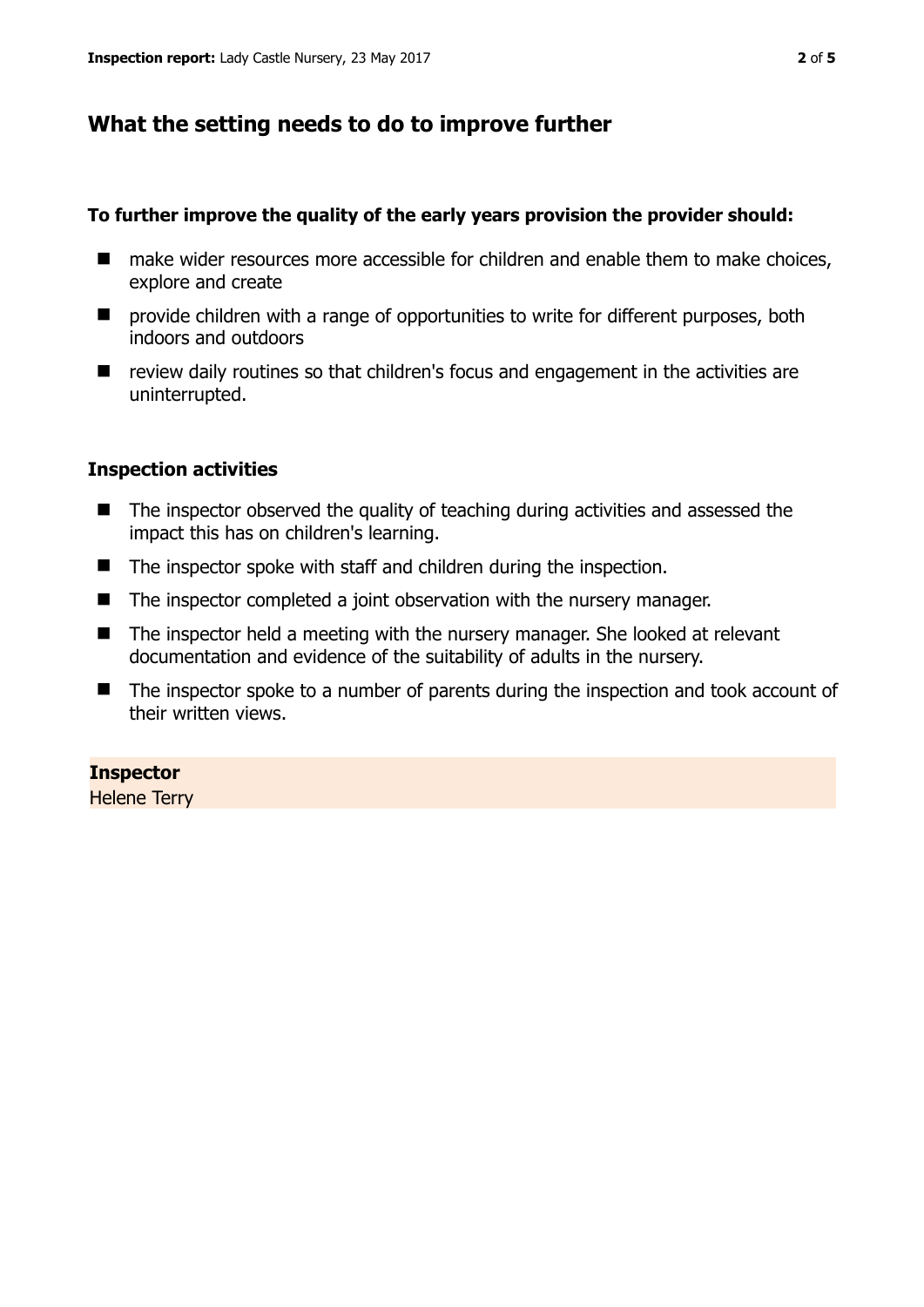# **Inspection findings**

#### **Effectiveness of the leadership and management is good**

The arrangements for safeguarding are effective. The management team and staff understand their roles and responsibilities to keep children safe. Staff are vigilant, deploy themselves effectively and maintain adult-to-child ratios successfully. Safe procedures for visitors and the collection of children to the nursery are followed. Staff understand and implement policies and procedures, including those for dealing with accidents and preexisting injuries. Risk assessments are completed to ensure that the environment is safe for children. Health and hygiene practices are good and maintain children's health and well-being. Recruitment and vetting procedures to ensure that staff are suitable to work with children are robust. Staff undergo induction procedures, which varies according to their responsibility in the nursery. Staff have good access to training, with many staff taking higher level qualifications. This helps to ensure that staff have the skills to enable them to meet the needs of all of the children, including those who have special educational needs and/or disabilities.

## **Quality of teaching, learning and assessment is good**

Staff effectively observe children during their play and assess their progress regularly. They quickly identify areas for development and confidently use this information to plan stimulating activities that engage and motivate children to learn. Staff get down to the children's level and help children to play alongside each other, share ideas and explore. Parents are kept well informed about the progress of their children through the electronic data system used by the nursery and daily communication. This helps promote continuity of care and learning.

## **Personal development, behaviour and welfare are good**

Children have good opportunities to learn about the importance of healthy lifestyles through daily routines and activities. They enjoy healthy balanced snacks and meals in suitable proportions. Children have very good opportunities for fresh air and exercise in the outdoor area. Children also have weekly dance and swimming lessons to help develop their physical skills and confidence in their abilities and to keep themselves safe.

#### **Outcomes for children are good**

All children are well prepared for school, including those in receipt of funding and those children who have special educational needs and/or disabilities. Children develop smallmuscle skills and their use of language to describe measure. They thread wool through a large basket and describe who has the longest and shortest piece of wool. Babies delight in using their senses to explore sand and water.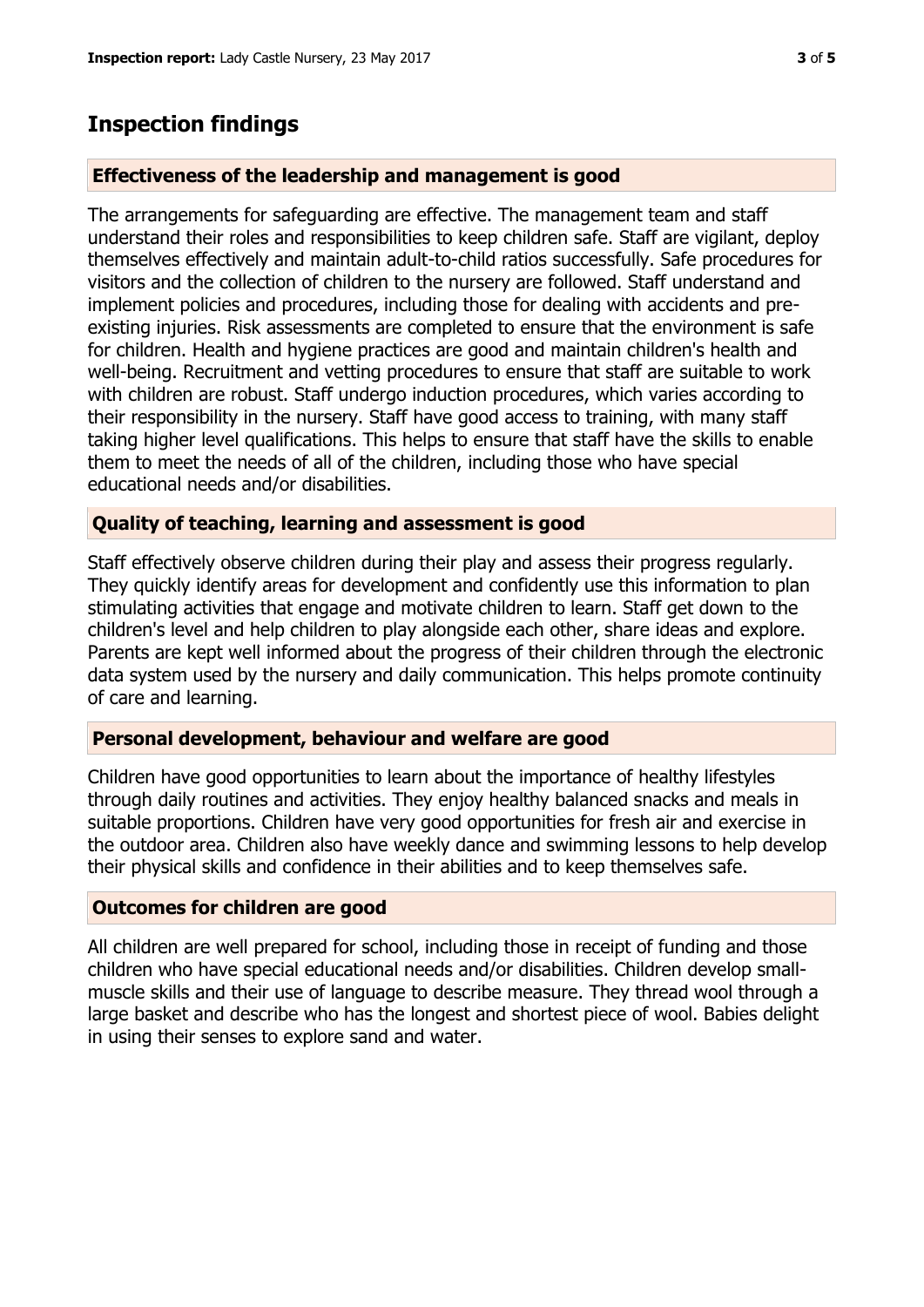## **Setting details**

| Unique reference number                             | EY475051                                               |  |
|-----------------------------------------------------|--------------------------------------------------------|--|
| <b>Local authority</b>                              | <b>Bradford</b>                                        |  |
| <b>Inspection number</b>                            | 1098684                                                |  |
| <b>Type of provision</b>                            | Full-time provision                                    |  |
| Day care type                                       | Childcare - Non-Domestic                               |  |
| <b>Registers</b>                                    | Early Years Register, Compulsory Childcare<br>Register |  |
| Age range of children                               | $0 - 5$                                                |  |
| <b>Total number of places</b>                       | 60                                                     |  |
| Number of children on roll                          | 158                                                    |  |
| Name of registered person                           | Lady Castle Nursery Limited                            |  |
| <b>Registered person unique</b><br>reference number | RP906626                                               |  |
| Date of previous inspection                         | 11 March 2016                                          |  |
| <b>Telephone number</b>                             | 01274 367044                                           |  |

Lady Castle Nursery registered in 2014. The nursery employs 14 members of childcare staff. Of these, 13 hold appropriate early years qualifications at level 2 or above. There are two members of staff, including the manager, who hold early years professional status/early years teacher status. The nursery opens from Monday to Friday all year round. Sessions are from 7.30am until 6pm. The nursery provides funded early education for two-, three- and four-year-old children.

This inspection was carried out by Ofsted under sections 49 and 50 of the Childcare Act 2006 on the quality and standards of provision that is registered on the Early Years Register. The registered person must ensure that this provision complies with the statutory framework for children's learning, development and care, known as the early years foundation stage.

Any complaints about the inspection or the report should be made following the procedures set out in the guidance 'Complaints procedure: raising concerns and making complaints about Ofsted', which is available from Ofsted's website: www.gov.uk/government/organisations/ofsted. If you would like Ofsted to send you a copy of the guidance, please telephone 0300 123 4234, or email enquiries@ofsted.gov.uk.